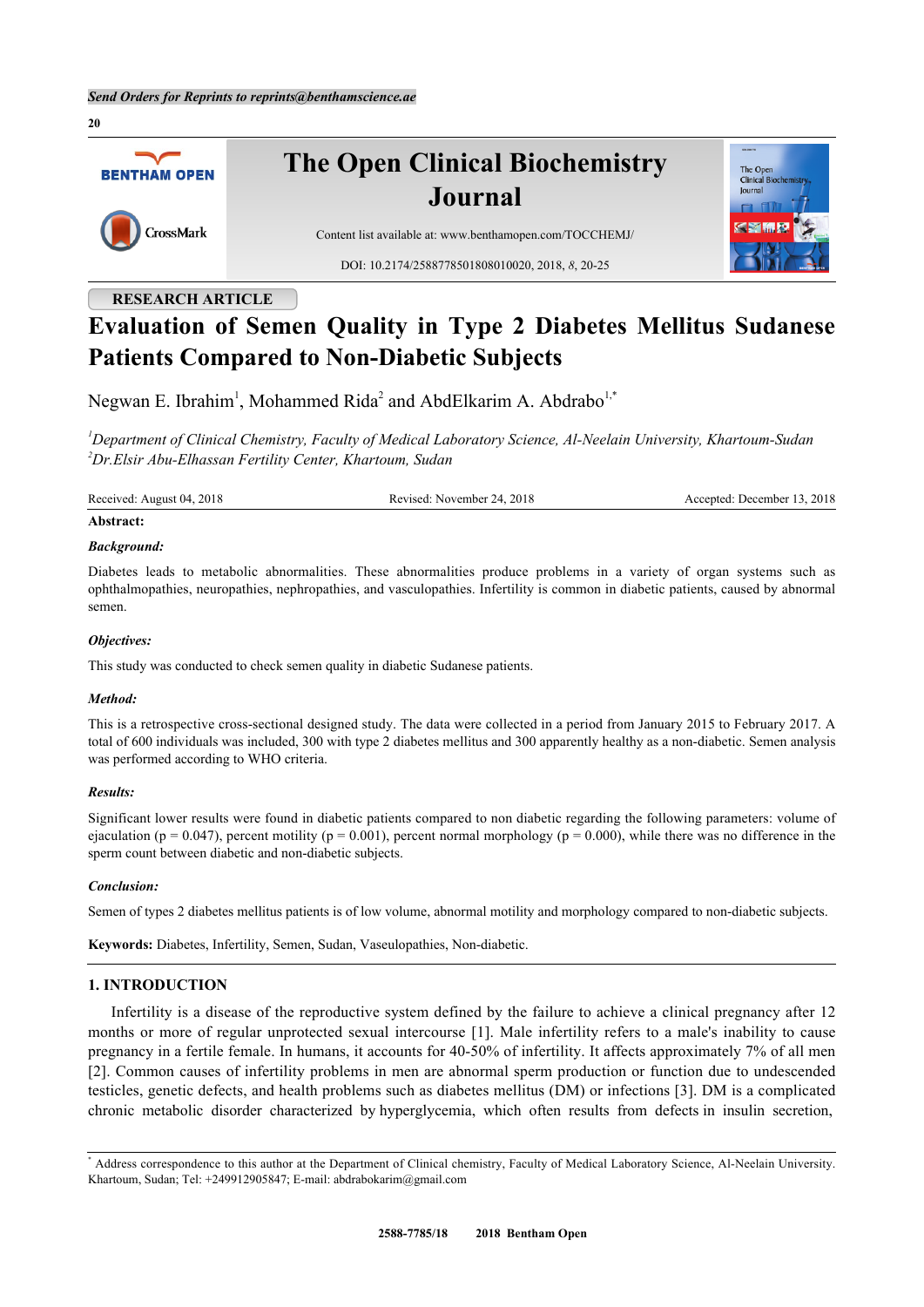insulin action, or both [[4](#page-5-3)]. Most patients with DM are diagnosed during their reproductive age, and it is expected that male fertility problems associated with DM will dramatically rise as the number of patients with DM also rises [[5](#page-5-4)]. DM may affect male reproductive function at multiple levels as a result of its effects on the endocrine non-diabetic of spermatogenesis, spermatogenesis itself or by impairing penile erection and ejaculation [[5](#page-5-4) - [7\]](#page-5-5). There are a number of reports in the literature examining the effects of diabetes on the sperm parameters. One of the first studies done by Delfino and colleagues (2007) [[8](#page-5-6)], evaluated patients with both type 1 and type 2 DM. Semen analysis of these patients showed qualitative alteration; the most important effects concerned the kinetic properties, especially progressive motility. Sperm morphology was also significantly compromised. On the other hand, sperm concentration did not show significant differences [\[8](#page-5-6)]. Ali and colleagues (1993) [\[9](#page-5-7)] showed a highly significant increase in total sperm count and sperm concentration in patients with type 1 and type 2 DM. However, sperm motility and semen volume were lower than non-diabetics, whereas sperm morphology and the quality of sperm motility were unaffected. Another study was conducted by Mangoli E *et al.*, (2013) [\[10\]](#page-5-8) that showed a reduction in all semen parameters (semen volume, sperm count, motility and morphology) which had been observed in the diabetic patient group. Their study concluded that diabetic subjects had a significantly lower mean of semen volume, sperm count, motility and morphology compared with non-diabetic subjects. Thus, to assess the effects of DM on basic semen parameters among Sudanese patients with DM, we conducted this study.

#### **2. MATERIALS AND METHODS**

This is a retrospective case-non-diabetic study conducted during the period, January 2015 to February 2017, at Dr. Elsir Abu-Elhassan Fertility Center in Khartoum, Sudan. The study subjects were 300 males with type 2 diabetes mellitus (patients). They were diagnosed by the endocrinologist according to WHO and American Diabetes Association guidelines [[11\]](#page-5-9), and 300 non-diabetic apparently healthy males (non-diabetics) attending the laboratory of Dr. Elsir Abu-Elhassan Fertility Center as a routine investigation. Age was matched between the two groups. All participants were informed about the importance of the study and the consents were verbally obtained from the participants and they agreed to participate in this study.

BMI was calculated in the standard way: Weight (kg) divided by square of height (m). Waist and hip circumferences were measured to the nearest 0.1 cm using a flexible metric measuring tape with the subject in a standing position. Waist circumference was measured around the abdomen at the level of the umbilicus. WHR was calculated as waist circumference (cm) divided by hip circumference (cm). Semen was tested for volume, count of sperm, motility and morphology in each case as per the World Health Organization (WHO) criteria. The basic requirements for semen analysis were followed. These requirements were standardized by WHO guidelines that describe several procedures for an objective evaluation of the semen quality with diagnostic purposes. Data were analyzed using the Statistical Package for the Social Sciences (SPSS) version 21. Values were expressed as a mean and standard deviation. Independent t-test was used for comparison of different semen parameters among study groups. Chisquare test was used to determine the association of sperm motility with morphology among study groups. P-value  $\leq$ 0.05 was considered as significant and all tests were done with 95% confidence intervals.

## **3. RESULTS**

A total of 600 Sudanese males were enrolled in this study, 300 patients and 300 non-diabetics with a mean age of 35 and 34 years, respectively. The mean values of BMI and WHR did not differ in patients compared to non-diabetic (BMI: 24.5 for patients and 24.0 for non-diabetic, p.value 0.54), (WHR: For patients, it was 0.9, and 0.85 for nondiabetic, p.value 0.89). The patients included in the study mentioned that there is no family history of infertility.

<span id="page-1-0"></span>The results of semen analysis (semen volume, sperm count, sperm motility and sperm morphology) for study groups are shown in Figs. (**[1](#page-1-0)**-**[3](#page-2-0)**). The semen volume (mL) was significantly decreased in diabetic patients compared to nondiabetic  $(2.46 \pm 1.18 \text{ mL}, 2.65 \pm 1.19 \text{ mL})$  $(2.46 \pm 1.18 \text{ mL}, 2.65 \pm 1.19 \text{ mL})$  $(2.46 \pm 1.18 \text{ mL}, 2.65 \pm 1.19 \text{ mL})$  respectively, p-value= 0.047 Fig. (2)). Sperm count showed no significant difference between diabetic and non-diabetic Fig. (**[3](#page-2-0)**). The results of sperm motility and morphology among study groups are shown in Fig. (**[3](#page-2-0)**) and 5, out of 67.3% of the patients and out of 39.9%, 32.7% of the non-diabetics had abnormal sperm motility and morphology respectively. The Odd Ratios (ORs) is (1.7, 5.1) indicated that males with diabetes may be associated with a high risk of abnormal sperm motility and morphology, respectively Fig. (**[3](#page-2-0)**) and Fig. (**[4](#page-3-0)**).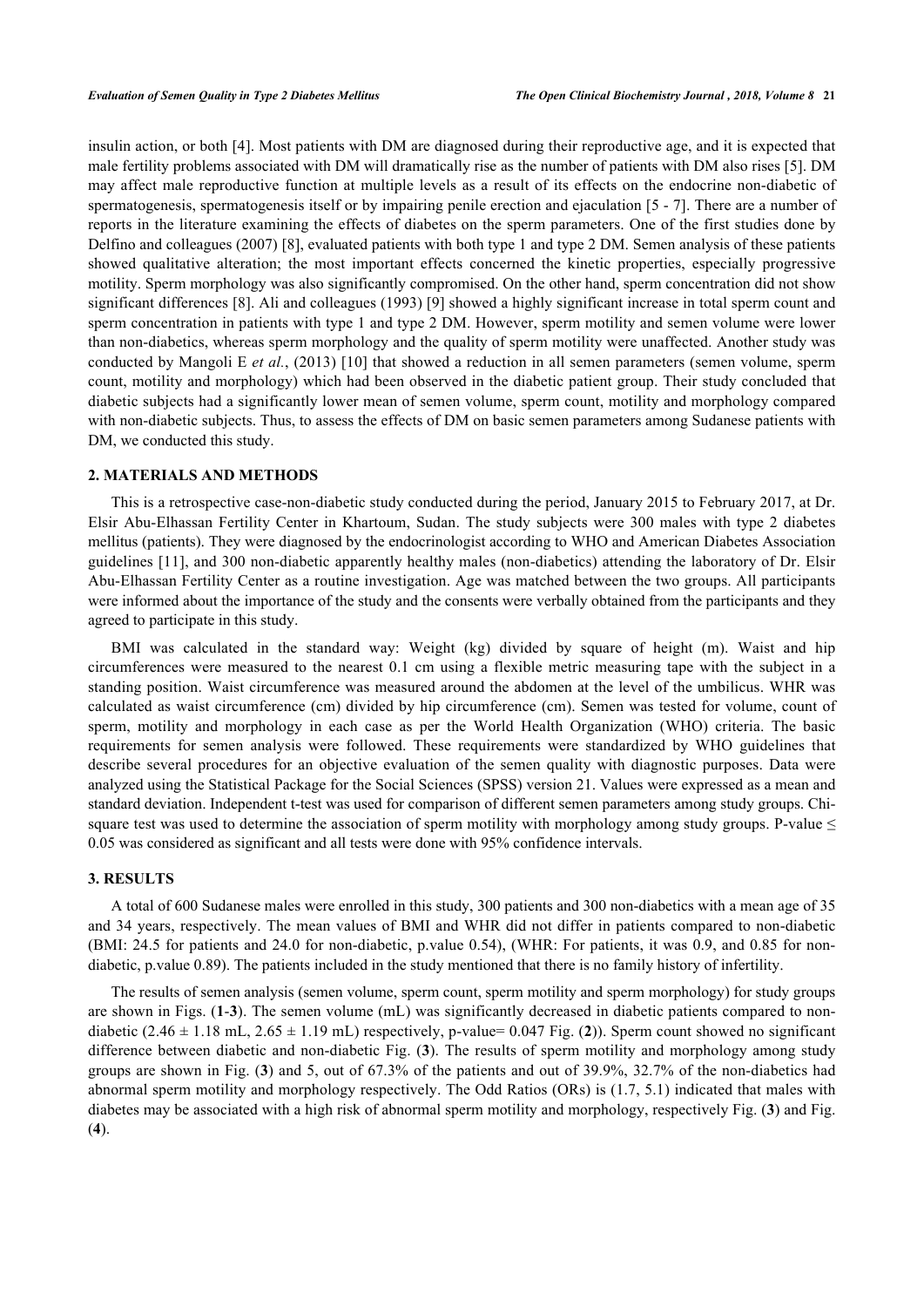

Fig. (1). Comparison of semen volume between diabetic and non-diabetic (for diabetic: 2.46  $\pm$  1.18 ml, for non-diabetic 2.65  $\pm$  1.19 ml, p.value:0.047).

<span id="page-2-1"></span>

<span id="page-2-0"></span>Fig. (2). Comparison of sperm count between diabetic  $(67.33 \pm 45.11)x10^6$  and non-diabetic  $(67.53 \pm 42.75)x10^6$ , p.value: 0.954.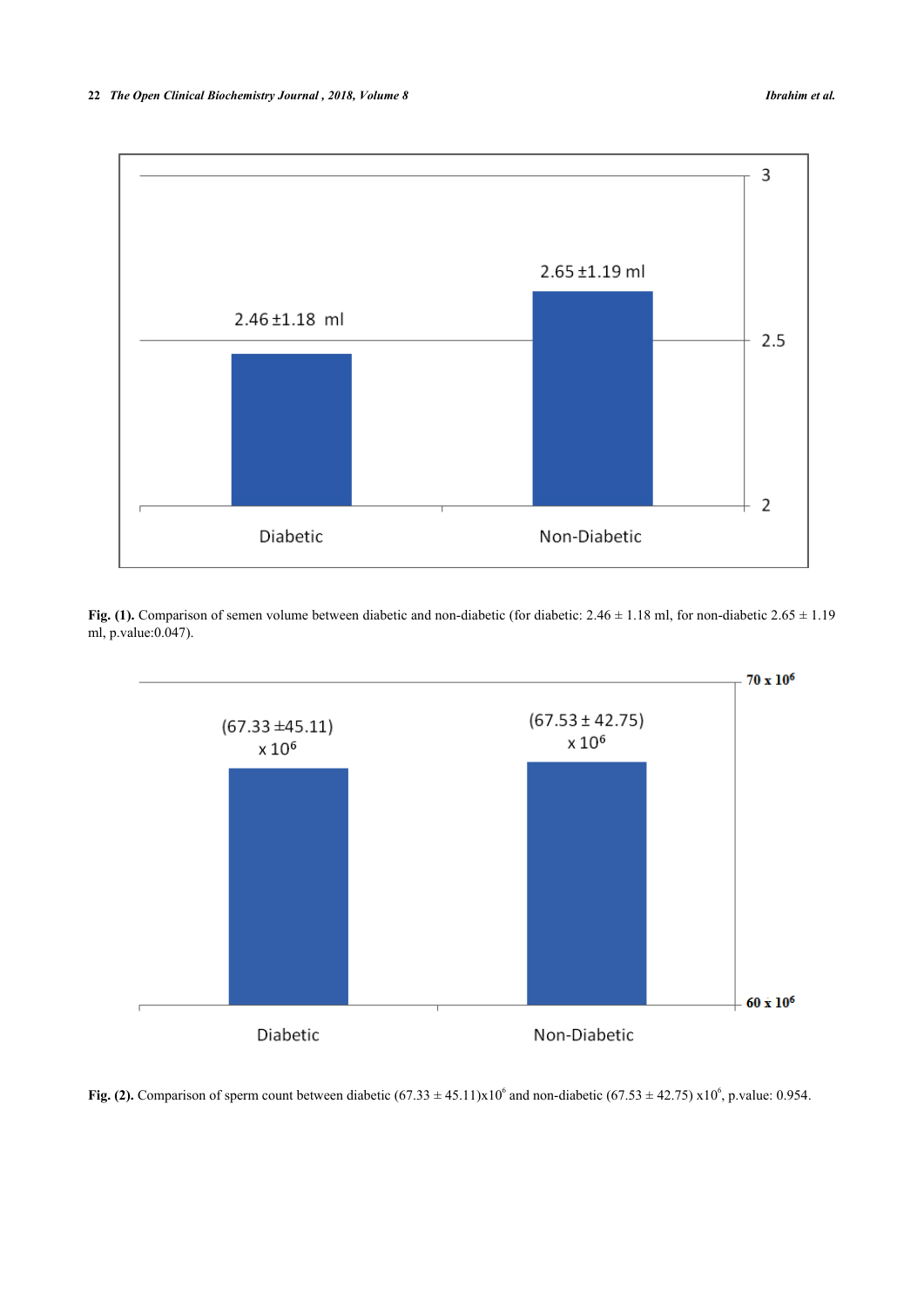

<span id="page-3-0"></span>**Fig. (3).** Comparison of sperms motility between diabetic and non-diabetic, 80% of non-diabetic have normal sperm motility compared to 70 of diabetic, P-value =  $0.003$  OR= 1. 723 CI lower and CI Upper (1.181-2.513).



**Fig. (4).** Comparison of sperms morphology between diabetic and non-diabetic, 64% of non-diabetic have normal sperm morphology compared to 25 of diabetic, P-value =  $0.000 \text{ OR} = 5.165 \text{ CI}$  lower and CI upper (3.637-7.335).

## **4. DISCUSSION**

Infertility is prevalent in about 10% - 25% of couples in their reproductive age. Of these infertility cases, 10% - 30% are exclusively attributed to a problem of the male. Several diseases, including DM, have been implicated as contributors to deteriorating male fertility and DM has been implicated to impair the processes of male sexual acts [[12\]](#page-5-10).

This study has shown that Sudanese males with DM had a significant reduction in the mean of semen parameters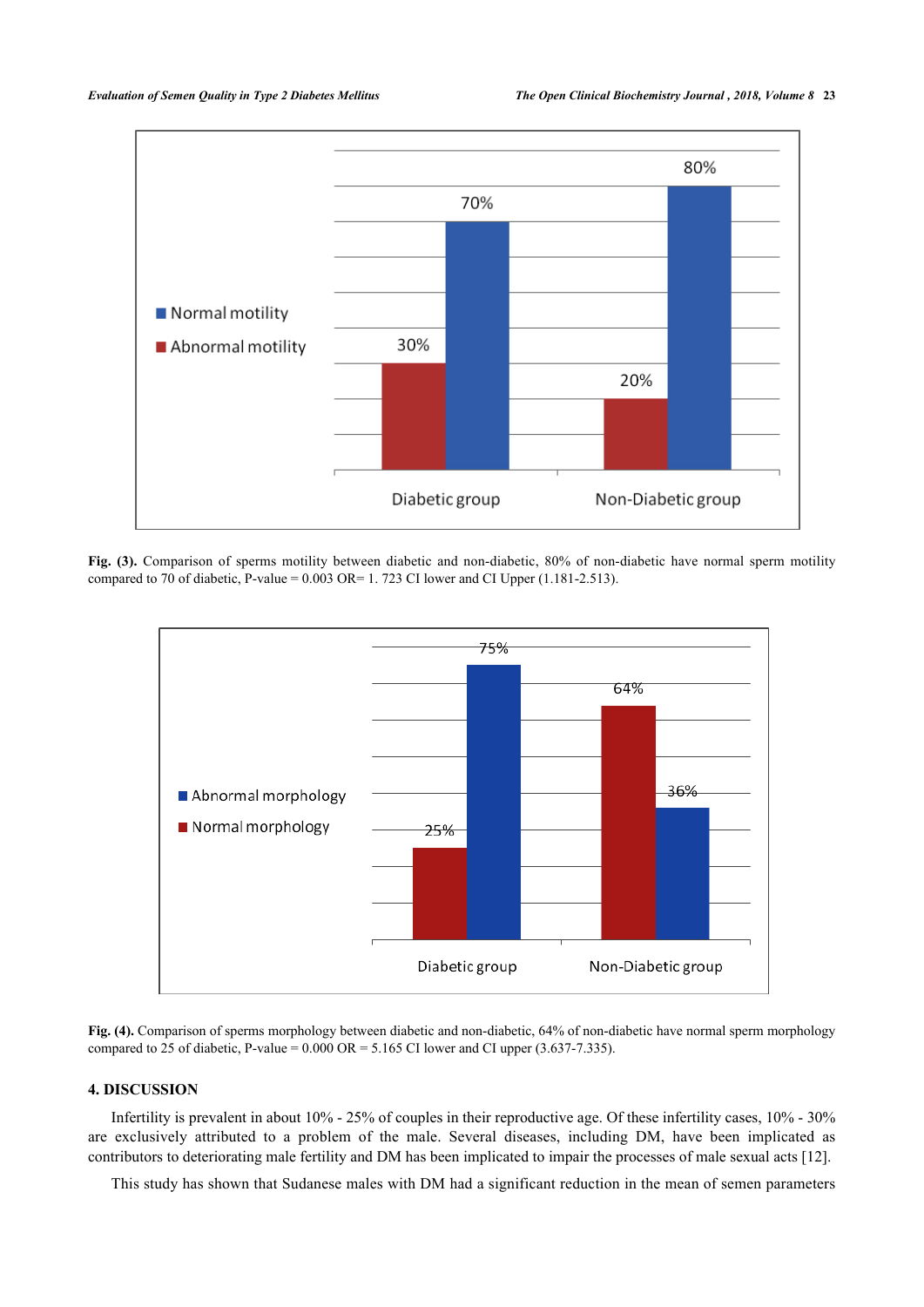(semen volume, motility and morphology of sperm) compared to the non-diabetic group. This decrease in semen quality might be as a result of hormonal alterations, or morphological changes which occur in the testis which includes an increase in the interstitial collagen, thickness of the seminiferous tubules, peritubular fibrosis, intertubular fibrosis or gonadal disorders which result from poor circulation to the testis induced by DM. A high prevalence of abnormal sperm motility and morphology was also reported before in patients with DM [[12](#page-5-10), [13](#page-5-11)]. These findings agree with Delfino *et al.* (2007) [[8\]](#page-5-6) that reported significantly lower results of the percent of normal sperm morphology and motility in diabetic patients compared to the non-diabetic group. Considering the morphology of sperms, it is a fact that the sperm cells being rapidly proliferating cells can be an easy target of damage by this oxidative stress caused by diabetes and abnormal sperm shape [\[14](#page-5-12)]. In fact, sperm morphology is probably the most difficult part of semen analysis to perform, and it is not easy to interpret, but the authors of this study confirmed that the part was well done according to WHO criteria, so it is suggested to conduct other studies in Sudanese with larger sample size that might be more helpful to confirm this difference. In contrast to the findings of morphology and motility, Agbaje *et al.* 2007 [[15\]](#page-5-13) reported that there is a reduction in semen volume in diabetic men compared to non-diabetics, while other semen parameters did not show a significant difference. Furthermore, diabetes was associated with increased DNA damage that may impair the reproductive capability of these men [[16\]](#page-5-14).

In the present study, there was no significant difference between diabetic patients and non-diabetics regarding sperm count and concentration. This finding comes in line with Delfino *et al.* (2007) they noted. Sperm concentration did not show significant differences between diabetic patients and non-diabetics [[8\]](#page-5-6). Conversely, findings were concluded by Ali *et al.* (1993) [\[9](#page-5-7)]. They observed that there was a significant increase in total sperm count and sperm concentration in patients with type 1 and type 2 DM in comparison to non-diabetics. Another study conducted in Sudanese males demonstrated that a significant reduction in all semen parameters (semen volume, sperm count, motility and morphology) was observed in diabetic patients when compared with non-diabetics[[17](#page-5-15)]. The higher proportion of abnormal motility and abnormal morphology may be the result of poor metabolic non-diabetic, neuropathy, oxidative stress, and damage of sperm nuclear and mitochondrial DNA caused by diabetes mellitus. Our study showed that, regarding 1.7 fold, 5.2 fold higher ORs of abnormal sperm motility and morphology, respectively, diabetes may be associated with a higher risk of male infertility.

However, our study is limited by some factors. First, as most studies were based on a case-non-diabetic design, selection bias was possible. Second, semen analysis is a type of laboratory test that is difficult to standardize across different studies.

## **CONCLUSION**

This study indicated that DM had negative effects on semen quality mainly semen volume, sperm motility and morphology. Furthermore, larger studies are needed to evaluate the causative mechanisms responsible for these changes as well as possible treatment.

## **ETHICS APPROVAL AND CONSENT TO PARTICIPATE**

This study was approved by the ethical committee of Al-Neelain University.

## **HUMAN AND ANIMAL RIGHTS**

No Animals were used in this research. All human research procedures followed were in accordance with the ethical standards of the committee responsible for human experimentation (institutional and national), and with the Helsinki Declaration of 1975, as revised in 2013.

## **CONSENT FOR PUBLICATION**

Verbal consent was obtained from all the participants.

#### **CONFLICT OF INTEREST**

The authors declare no conflict of interest, financial or otherwise.

#### **ACKNOWLEDGEMENTS**

This study was supported by Dr.Elsir Abu-Elhassan Fertility Center. The authors of the study gratefully acknowledge the center for their help and support.